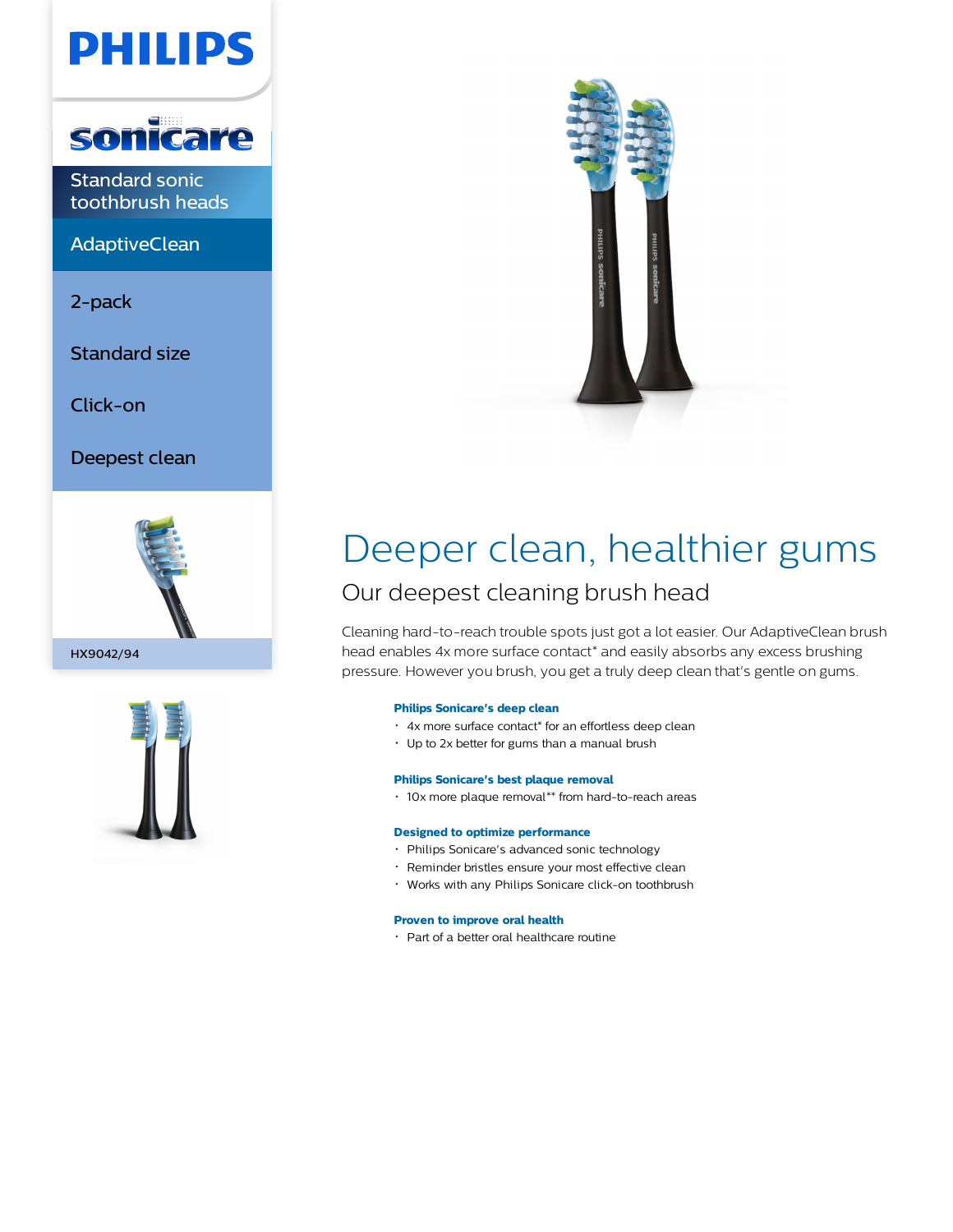## **Highlights**

#### **Adjusts to your teeth**



Our AdaptiveClean brush head is the only electric toothbrush head that can follow the unique shape of your teeth and gums. With soft flexible sides made of rubber, the bristles of the brush head can adjust to the shape of each tooth's surface. You get up to 4x more surface contact\* and up to 10x more plaque removal\*\* along the gum line and between teeth. Even hard-to-reach areas get a deep clean that's still gentle on gums.

#### **Gentle on gums**



With an AdaptiveClean brush head, even the deepest clean is gentle. As your sonic toothbrush tracks along the gum line, the flexible sides and bristles of the brush head absorb any excessive pressure you might apply. The soft tissue around your gums is protected even if you brush too hard.

#### **Our deepest clean**



Our most innovative brush head is also our deepest cleaning brush head yet. Thanks to its flexible form, the AdaptiveClean brush head can remove up to 10x more plaque from hard-toreach areas. The movement of the brush head is specifically designed to enhance the dynamic cleaning action of your Philips sonic toothbrush. However you brush, you get an exceptional clean that you can see and feel.

#### **Maximized sonic motion**



Philips Sonicare's advanced sonic technology pulses water between teeth, and its brush strokes break up plaque and sweep it away for an exceptional daily clean.

#### **Click-on brush head system**



This brush head clicks on and off your brush handle for a secure fit and easy maintenance and cleaning. It fits all Philips Sonicare toothbrush handles except: PowerUp Battery and Essence.

#### **Better oral healthcare**



Like all authentic Philips Sonicare branded brush heads, this brush head is safe on teeth and gums. Each brush head has been quality tested for exceptional performance and durability.

#### **Reminder bristles**



At first glance it may not be obvious, but brush heads lose stiffness and gradually wear down over months of normal use. Our blue reminder bristles fade to white and help you recognize when it's time for a replacement. For optimal results, replace your brush head every three months.